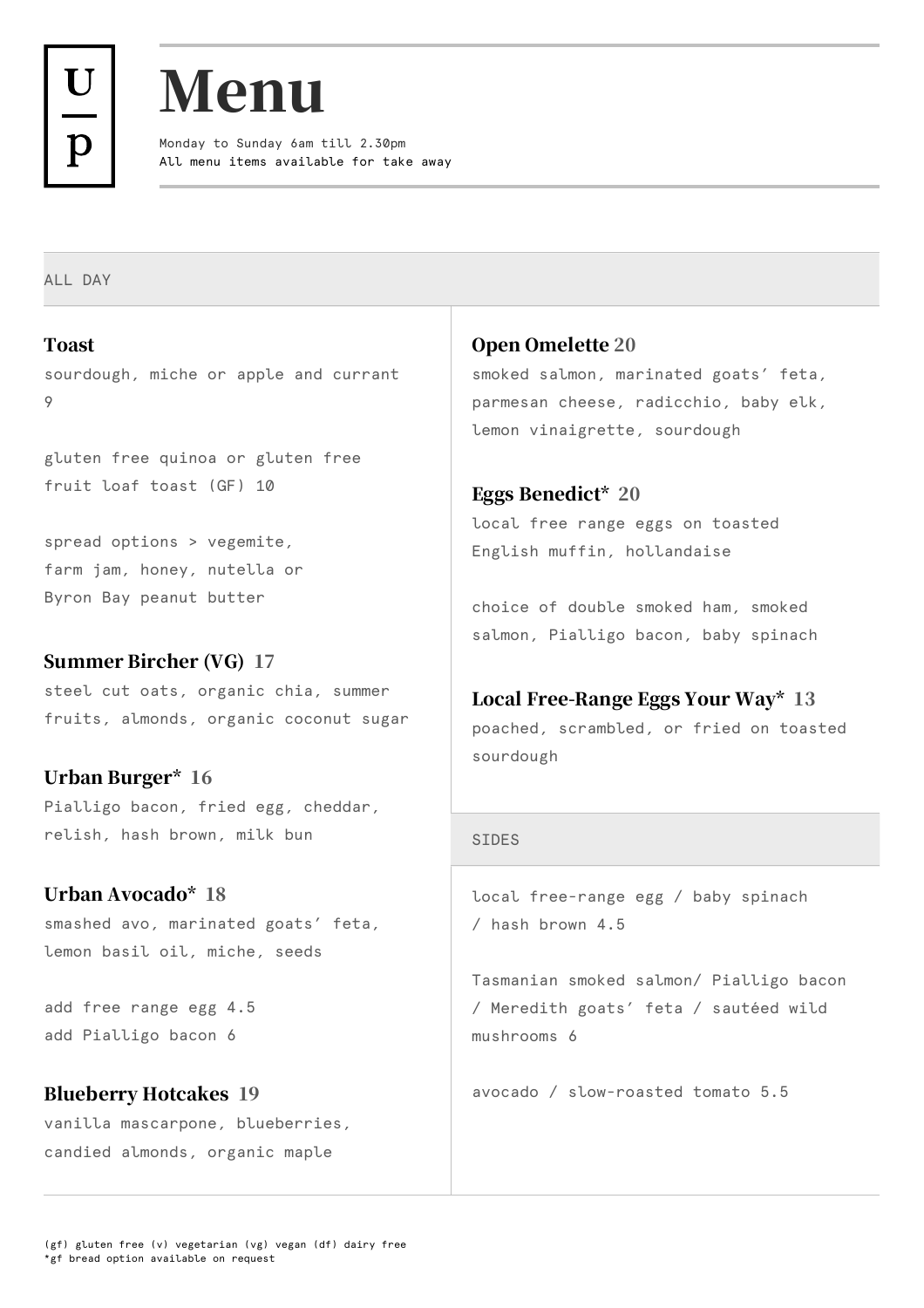



All menu items available for take away Monday to Sunday 6am till 2.30pm

ALL DAY

# Cheeseburger\* 24

Riverina angus, jack cheese, tomato, pickled gherkin, ketchup, lettuce, fries

# Urban Pepper Steak Pie 21

crispy pastry, grain fed beef, pink peppercorns, ornate garden leaf salad, fries

#### Spring Lamb Salad (GF) 28

slow roasted shoulder of lamb, ornate garden leaves, baby peas, feta, yogurt mint vinaigrette

# Tuna Nicoise Salad (GF) 30

seared tuna, olives, green beans, tomatoes, free range egg, kipfler potatos, tapenade

Fish and Chips 24 local craft beer battered market fish, herb salted chips, lemon cheek, garlic aioli

Hot Fries 10 herb salt, aioli, ketchup

# Garden leaf salad (GF, VG) 10

ornate garden leaves, french dressing